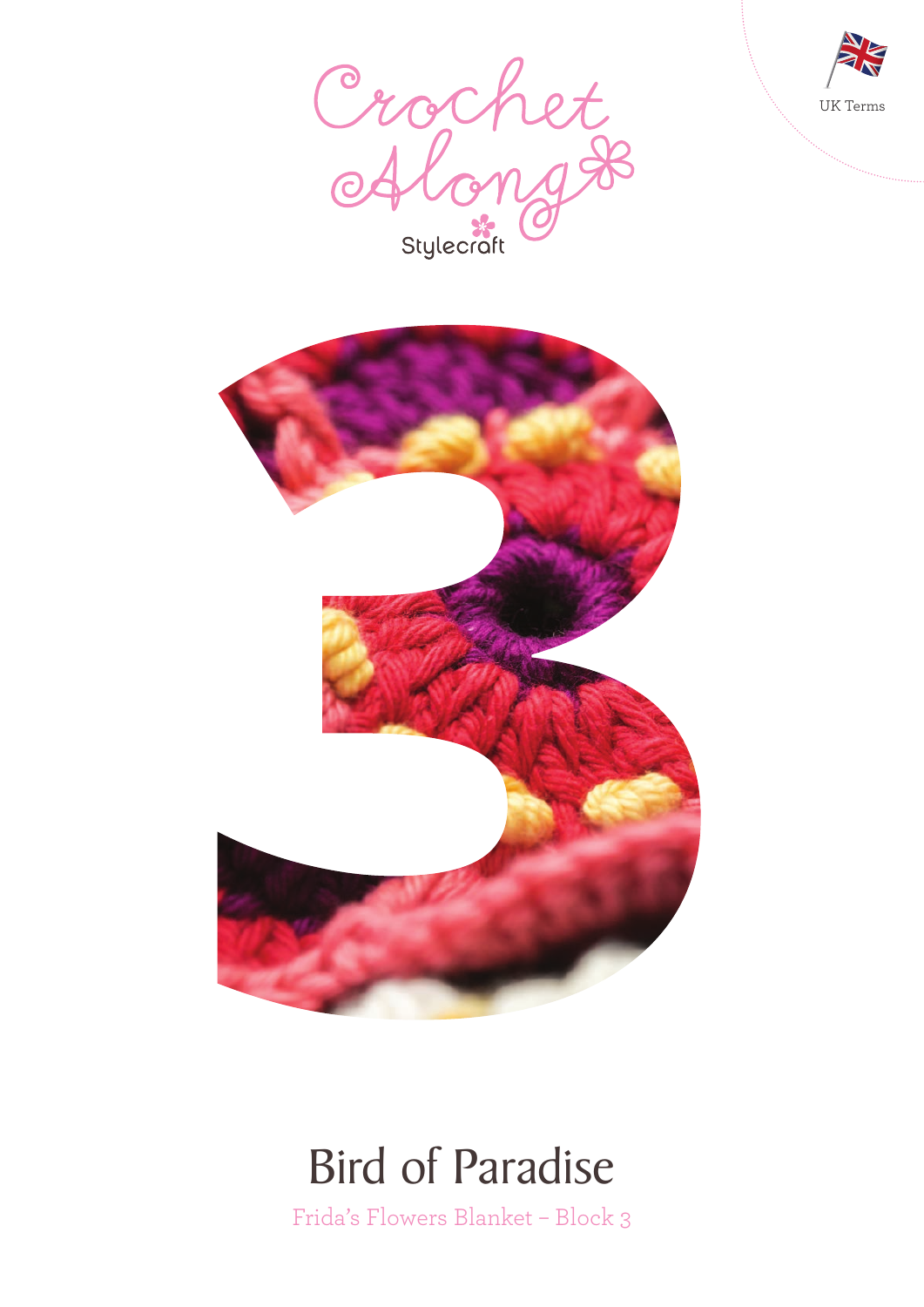### Block 3 – Bird of Paradise

When I design a project made up of lots of different motifs and pieces I tend to design from the middle out. In the case of Frida's Flower Blanket I designed Ring of Roses (which has now become Block 6) first, followed by the central motif so that I had an idea of the formation of the focal point of the blanket and could then design the pieces to slot in around them. I suppose in effect I worked in the reverse way to you, starting with the more complicated pieces first, then designing the simpler motifs.

In 1943 Frida Kahlo painted a picture called 'Self Portrait with monkeys, bird of paradise flower'. It is a painting that I really love, partly because the monkeys look like they are protecting Frida and are a little worried about her, but also because of the beautiful Strelitzia flower (bird of paradise) and leaves that Frida has painted in behind her.

This block is a little harder to make than the blocks you have already made. You need to make 4 so it is my suggestion that you work in stages, completing the 4 pieces in unison to each of your chosen stages, even if this means doing just a round at a time on each one.

The next block will be available 17 May.



**EQUIPMENT** 4mm (UK 8 / US G/6) crochet hook used throughout Sewing needle

#### **MEASUREMENT**

Pre blocked – 19.5cm wide at widest point

#### **ABBREVIATIONS**

**ch(s)** chain(s) **cm** centimetre(s) **dc** double crochet **htr** half treble **mm** millimetre(s) **RS** right side **sp(s)** space(s) **ss** slip stitch

**st(s)** stitch(es) **tch** turning chain **tr** treble **tr2tog** work 2 treble sts together ( 1 st decreased) **tr3tog** work 3 treble sts together ( 2 sts decreased) **WS** wrong side

### **NOTES:**

#### **Fastening Off and rejoining Yarn**

You will achieve a much neater colour change if you complete rounds and fasten off the yarn, rather than joining mid stitch. When fastening off a yarn at the end of a round, the slip stitch that you have made to join can look like a stitch when you are working the following round. Make sure you count correctly and do not count the slip stitch as a stitch when working subsequent rounds.

1

### **Dealing with yarn ends**

I tend to sew yarn ends in as I go along – doing this makes the finishing process much easier as you will have less to do. Sewing yarn ends in as you go along also means that you are less likely to lose stitches or make errors with your tension.

#### **Joining your pieces**

You will join them together using double crochet and a 4mm hook. To save yarn, you could use slip stitch instead, but will need to use a larger hook (4.5mm).

When joining, corner sts on the motifs need to be used more than once.

#### **Pattern Note**

MP: Make Popcorn

Make 5tr, remove hook from last loop.

Making sure that the stitch does not unravel, insert hook into top of 1st treble of 5tr group from the front.

Place the yarn loop from the top of the 5th treble back onto the hook so that there are 2 'sts' on the hook.

Wrap yarn round hook and draw through to form a popcorn.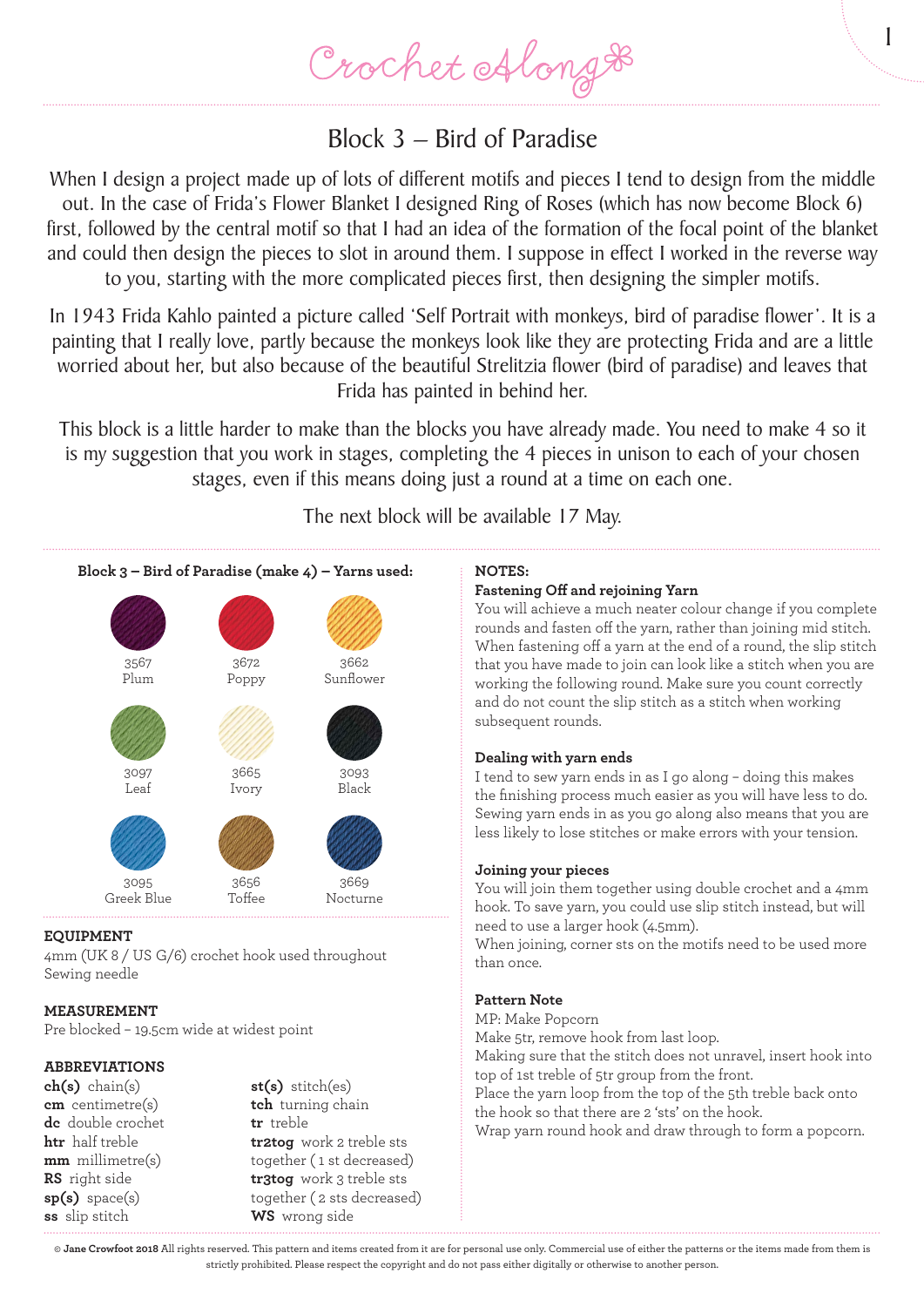Crochet Along #

**Block 3 – Bird of Paradise (make 4)**





**Although every effort has been made to ensure that instructions are correct, Stylecraft cannot accept any liabilities. In the unlikely event that there are errors in the patterns we will work as quickly as possible to issue an addenda.**

**Stylecraft cannot accept responsibility for the result of using any other yarn.**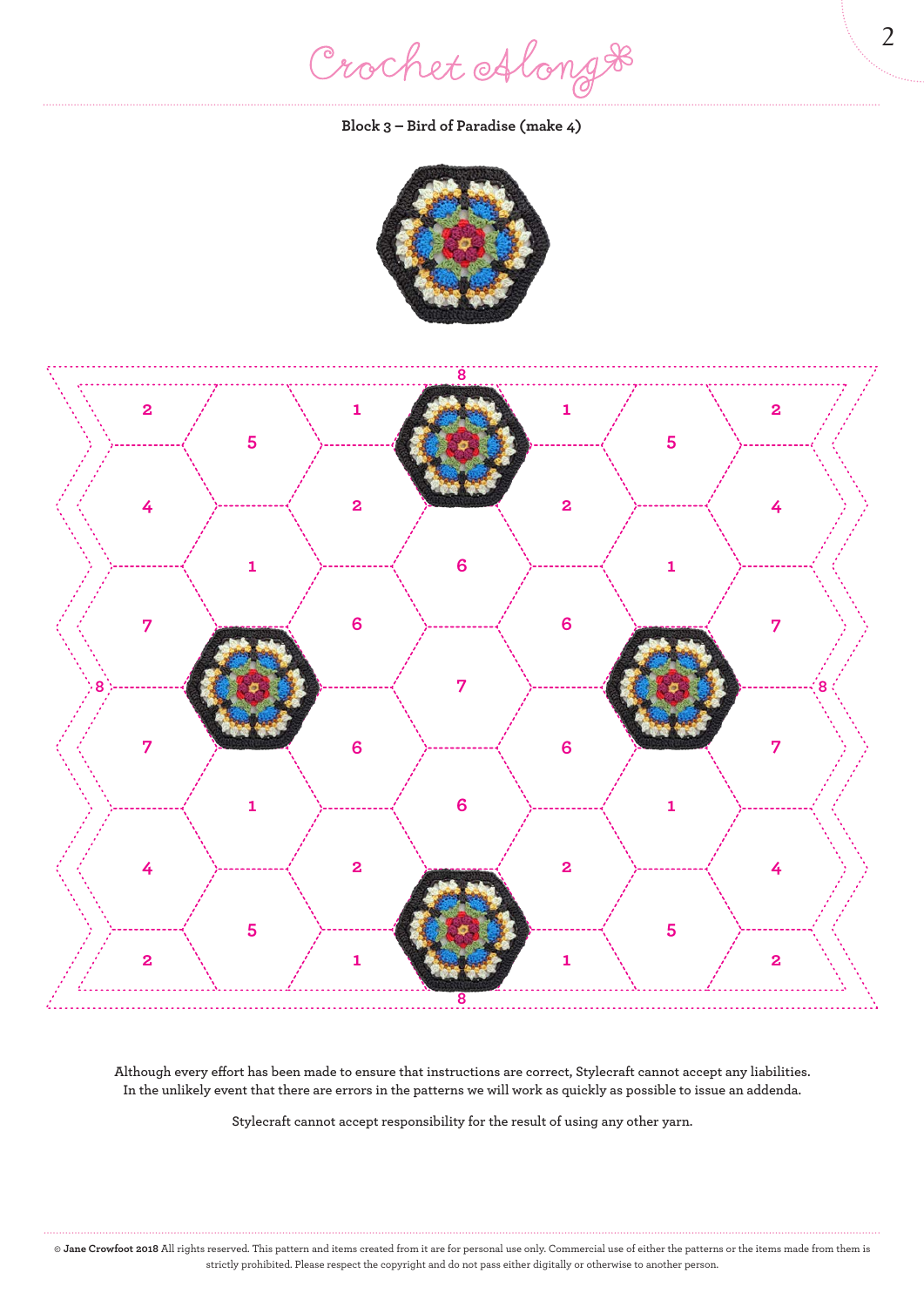# Crochet Along &

#### **METHOD**

Using Sunflower & **4mm** hook make 5ch, join with a ss to form a ring

**Foundation Round:** 1ch (does not count as a st), 12dc into ring, ss to join, fasten off (12sts)

**Round 1:** Using Plum, join yarn into any st by working 1ch + 2ch (counts as 1st tr of popcorn), MP into same st, 3ch, skip next st, \* MP into next st, 3ch, skip next st; repeat from \* to end, ss to join, fasten off (6 popcorns made)



**Round 2:** Using Poppy join yarn into any 3ch sp by working 1ch (does not count as a st), 5dc into same ch sp, 1ch, \* 5dc into next ch sp, 1ch; repeat from \* to end, ss to join, fasten off (30sts & 6ch sps)



**Round 3:** Using Leaf join yarn into any 1ch sp by working 1ch + 2ch, tr2tog into same ch sp (counts as tr3tog), 3ch, tr3tog into same ch sp, 5ch, \* [tr3tog, 3ch, tr3tog] into next ch sp, 5ch; repeat from \* to end, ss to join, fasten off



**Round 4:** Using Greek Blue, join yarn into any 3ch sp by working 1ch + 2ch, (counts as 1tr), 6tr into same ch sp, 3ch, \* skip 5ch sp, 7tr into next 3ch sp, 3ch; repeat from \* to end, ss to join, fasten off (42sts & 6ch sps)



**Round 5:** Using Nocturne join yarn into 2nd ch of any 3ch group made on previous round by working 1ch, (does not count as a st), 1dc into same ch, \* 1ch, skip 1ch, 1dc into each next 2sts, [1ch, 1dc into next st] 4 times, 1dc into next st, 1ch, skip 1ch, 1dc into next ch; repeat from \* to end, omitting last 1dc on final pattern repeat, ss to join, fasten off



Measurement: 12cm across centre – widest point of petal to petal

**Round 6:** Using Toffee join yarn into any dc made in ch between petals on previous round by working 1ch (does not count as a st), 1dc into same st, \* 2ch, skip 1ch & 2dc, 1dc into next ch sp, [1ch, 1dc into next ch sp] 3 times, 2ch, skip 2dc & 1ch, 1dc into next dc; repeat from \* to end, omitting last dc on final pattern repeat, ss to join, fasten off

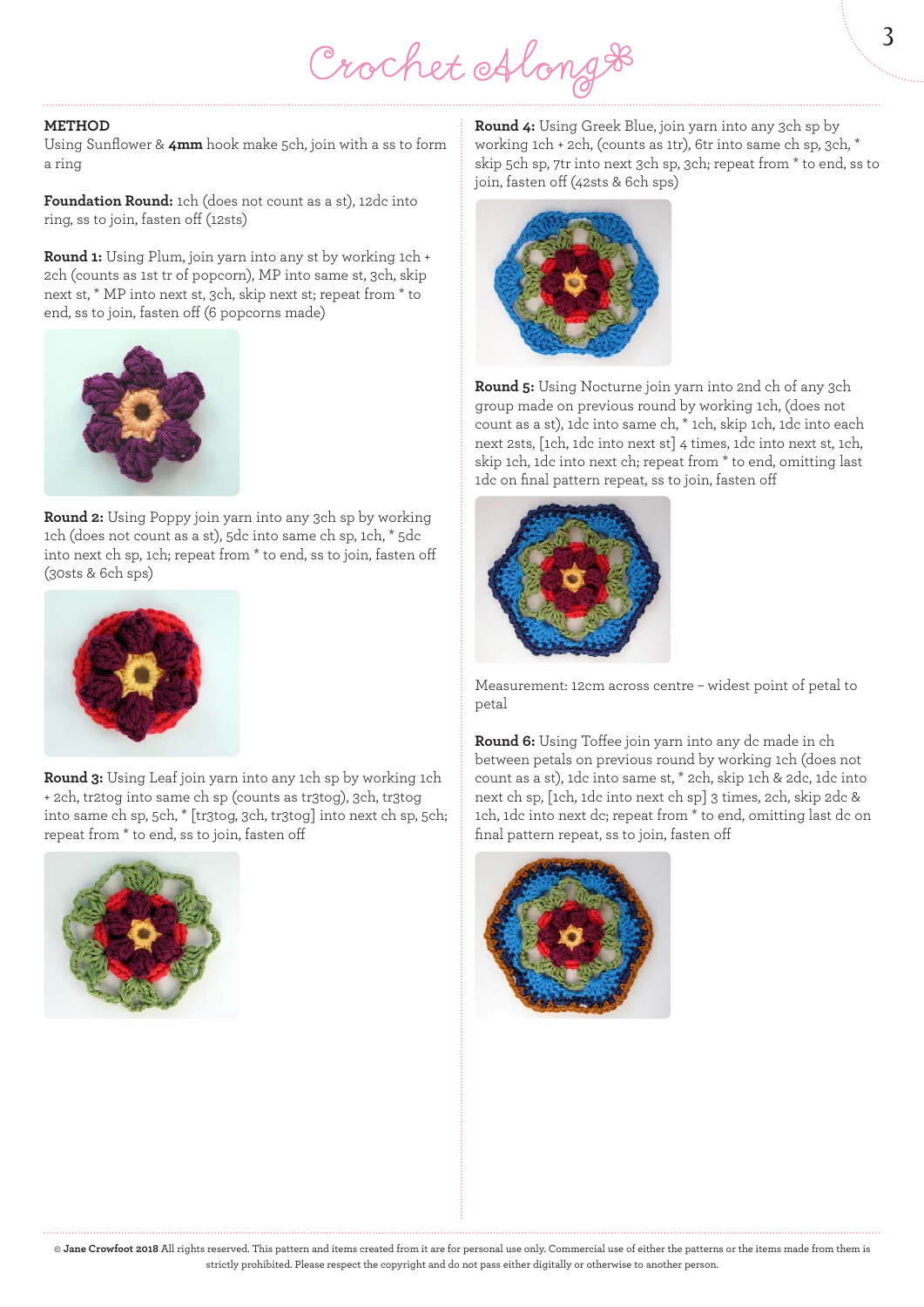## Crochet Along #

**Round 7:** Using Black and working at the reverse side of the flower (but with RS facing) join yarn through back of central dc of group made on flower on Round 5 (Nocturne) by working 1ch (counts as 1dc), \* 5ch, working to the front of the 3 previous rounds tr3tog into 5ch sp made on Round 3 (Leaf), 5ch, 1dc into back of central dc of next group made on Round 5 (Nocturne); repeat from \* to end, omitting last 1dc on final pattern repeat, ss to join, fasten off







**Round 8:** Using Sunflower, join yarn into ch sp made on round 6 (Toffee) to the left of any tr3tog made on previous round by working 1ch (does not counts as a st), 2dc into same ch sp, \* [1ch, 2dc into next ch sp] 4 times, 2ch, skip tr3tog, 2dc into next ch sp; repeat from \* 4 times

[1ch, 2dc into next ch sp] 4 times, 2ch, ss to join, fasten off





**Round 9:** Using Ivory join yarn into first 1ch sp of 4 x 1ch sps (between 2 sets of 2dc) made on previous round by working 1ch + 2ch, tr2tog into same ch sp (counts as tr3tog), \* [3ch, tr3tog into next ch sp] 3 times, 3ch, skip 2dc & 2ch & 2dc, tr3tog into next ch sp; repeat from \* to end, omitting tr3tog on final pattern repeat, ss to join, fasten off



**Round 10:** Using Black join yarn into central ch sp of 4 petal group made on previous round by working 1ch (does not count as a st), 5dc into same ch sp, \* 4dc into next ch sp, 2dc into next ch sp, working in front of 3ch sp made on previous round, tr3tog into 2ch sp made on Round 8 (Sunflower), 2dc into same ch sp, 4dc into next ch sp, 5dc into next ch sp; repeat from \* to end, omitting 5dc on final pattern repeat, ss to join, do not fasten off (108sts)



**Round 11:** 3ch (counts as 1tr), 1tr into next st,  $*$  3tr into next st, 1tr into each next 17sts; repeat from \* to end, omitting 2tr on final pattern repeat, ss to join, fasten off (120sts)



Sew in yarn ends Place stitch marker into corner sts (central st of 3tr) if required

Pre Blocked Measurement: 19.5cm at widest point



#### **Joining your pieces**

You can join one side of this motif as you make it, if you want to do this, do not fasten off at the end of the last round

Using **4mm** hook & using the layout diagram as your reference, 1ch, holding the correct block in front, with RS facing inwards, 1dc into central dc of 3dc group made at corner of block & the corresponding st on the other block so that your hook is through 2 sts, 1dc into the sts, work 1dc into all corresponding pairs of sts on both pieces all the way along to the central dcs at next corners, working the final dc into the central sts, at corner, fasten off

Repeat for all 4 motifs